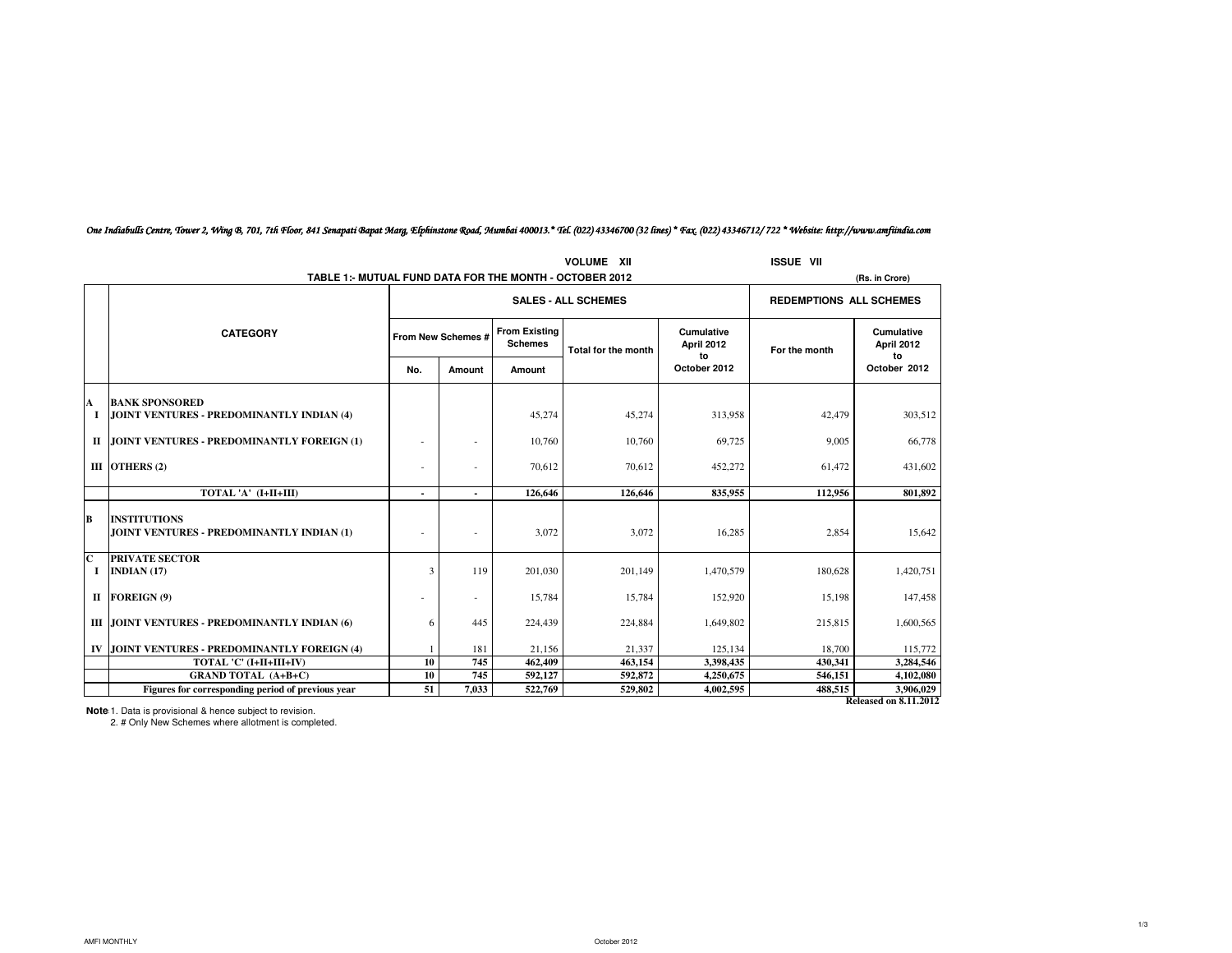#### (Rs. in Crore)

#### **TABLE 2:- SALES DURING THE MONTH OF OCTOBER 2012 - TYPE AND CATEGORY WISE2.1 \*NEW SCHEMES LAUNCHED (ALLOTMENT COMPLETED)**

|                                 | Open End             |        | <b>Close End</b>     |                          |                      | <b>Interval Fund</b> |                      | <b>TOTAL</b> |
|---------------------------------|----------------------|--------|----------------------|--------------------------|----------------------|----------------------|----------------------|--------------|
|                                 | <b>No.of Schemes</b> | Amount | <b>No.of Schemes</b> | Amount                   | <b>No.of Schemes</b> | Amount               | <b>No.of Schemes</b> | Amount       |
| <b>INCOME</b>                   | $\mathbf{r}$         |        | 10                   | 745                      |                      |                      | 10                   | 745          |
| <b>IEQUITY</b>                  |                      |        |                      |                          |                      |                      |                      |              |
| <b>BALANCED</b>                 |                      |        |                      |                          |                      |                      |                      |              |
| <b>ILIQUID/MONEY MARKET</b>     |                      |        |                      |                          |                      |                      |                      |              |
| <b>IGILT</b>                    |                      |        |                      | $\overline{\phantom{a}}$ |                      |                      |                      |              |
| <b>ELSS - EQUITY</b>            |                      |        |                      |                          |                      |                      |                      |              |
| <b>GOLD ETF</b>                 |                      |        |                      |                          |                      |                      |                      |              |
| <b>OTHER ETFS</b>               |                      |        |                      |                          |                      |                      |                      |              |
| <b>IFUND OF FUNDS INVESTING</b> |                      |        |                      |                          |                      |                      |                      |              |
| <b>OVERSEAS</b>                 |                      |        |                      |                          |                      |                      |                      |              |
| <b>TOTAL</b>                    |                      |        | 10                   | 745                      |                      |                      | 10 <sub>1</sub>      | 745          |

#### **\*NEW SCHEMES LAUNCHED :**

|                           | [13] Birla Sun Life FTP Series FZ (1093 Days), Birla Sun Life Capital Protection Oriented Fund Series 11, DWS Hybrid FTF - Series 10, HDFC FMP 371D October 2012 |
|---------------------------|------------------------------------------------------------------------------------------------------------------------------------------------------------------|
| <b>CLOSE END INCOME :</b> | Series 22. HDFC FMP 371D October 2012 (1) Series 23. ICICI Prudential FMP Series 65 - 3 Years Plan A. IDFC FTPS 4. JPMorgan India FMP Series 502*. Reliance      |
|                           | <b>IFixed Horizon Fund - XXII - Series 28. Reliance Fixed Horizon Fund - XXII - Series 29</b>                                                                    |

#### **2.2 EXISTING SCHEMES**

|                                 | Open End             |         | <b>Close End</b>     |                          |                          | <b>TOTAL</b><br><b>Interval Fund</b> |                      |         |
|---------------------------------|----------------------|---------|----------------------|--------------------------|--------------------------|--------------------------------------|----------------------|---------|
|                                 | <b>No.of Schemes</b> | Amount  | <b>No.of Schemes</b> | Amount                   | <b>No.of Schemes</b>     | Amount                               | <b>No.of Schemes</b> | Amount  |
| <b>INCOME</b>                   | 234                  | 78,609  | 439                  | 73                       | 32                       | 91                                   | 705                  | 78,773  |
| <b>IEQUITY</b>                  | 298                  | 2,933   | <b>.</b>             | $\overline{\phantom{a}}$ |                          |                                      | 298                  | 2,933   |
| <b>BALANCED</b>                 | 30                   | 354     |                      |                          |                          |                                      | 31                   | 354     |
| <b>LIQUID/MONEY MARKET</b>      | 55                   | 507,917 |                      | $\overline{\phantom{a}}$ |                          | $\overline{\phantom{a}}$             | 55                   | 507,917 |
| <b>IGILT</b>                    | 40                   | 1,370   |                      |                          |                          |                                      | 40I                  | 1,370   |
| <b>IELSS - EQUITY</b>           | 36                   | 139     | 13                   |                          |                          |                                      | 49                   | 139     |
| <b>IGOLD ETF</b>                | 14                   | 404     |                      |                          |                          |                                      | 14                   | 404     |
| <b>IOTHER ETFS</b>              | 20                   | 210     |                      |                          |                          | $\overline{\phantom{0}}$             | 20                   | 210     |
| <b>IFUND OF FUNDS INVESTING</b> | 21                   |         |                      |                          |                          |                                      |                      |         |
| <b>IOVERSEAS</b>                |                      | 27      |                      | $\overline{\phantom{a}}$ | $\overline{\phantom{0}}$ | $\overline{\phantom{a}}$             | 21                   | 27      |
| <b>TOTAL</b>                    | 748                  | 591,963 | 453                  | 73                       | 32                       | 91                                   | 1233                 | 592,127 |

Notes:The change in number of existing schemes is because of the maturity and reclassification of some of the existing schemes.

^ Amount mobilised by new plans launched under existing scheme.

### **2.3 TOTAL OF ALL SCHEMES**

|                                 | Open End             |         | <b>Close End</b>     |                          |                      | <b>TOTAL</b><br><b>Interval Fund</b> |                      |         |
|---------------------------------|----------------------|---------|----------------------|--------------------------|----------------------|--------------------------------------|----------------------|---------|
|                                 | <b>No.of Schemes</b> | Amount  | <b>No.of Schemes</b> | Amount                   | <b>No.of Schemes</b> | Amount                               | <b>No.of Schemes</b> | Amount  |
| <b>INCOME</b>                   | 234                  | 78,609  | 449                  | 818                      | 32                   | 91                                   | 715                  | 79,518  |
| <b>IEQUITY</b>                  | 298                  | 2,933   |                      | ۰                        | -                    | ۰                                    | 298                  | 2,933   |
| <b>BALANCED</b>                 | 30                   | 354     |                      | $\overline{\phantom{a}}$ |                      |                                      | 31                   | 354     |
| <b>LIQUID/MONEY MARKET</b>      | 55                   | 507,917 |                      |                          |                      |                                      | 55                   | 507,917 |
| <b>IGILT</b>                    | 40                   | 1,370   |                      | -                        |                      |                                      | 40                   | 1,370   |
| <b>IELSS - EQUITY</b>           | 36                   | 139     | 13                   | -                        |                      |                                      | 49                   | 139     |
| <b>IGOLD ETF</b>                | 14                   | 404     |                      | -                        |                      |                                      | 14                   | 404     |
| <b>IOTHER ETFS</b>              | 20                   | 210     |                      | -                        |                      |                                      | 20                   | 210     |
| <b>IFUND OF FUNDS INVESTING</b> | 21                   | 27      | -                    | $\overline{\phantom{0}}$ | -                    | -                                    | 21                   | 27      |
| <b>OVERSEAS</b>                 |                      |         |                      |                          |                      |                                      |                      |         |
| <b>TOTAL</b>                    | 748                  | 591,963 | 463                  | 818                      | 32                   | 91                                   | 243. ا               | 592,872 |